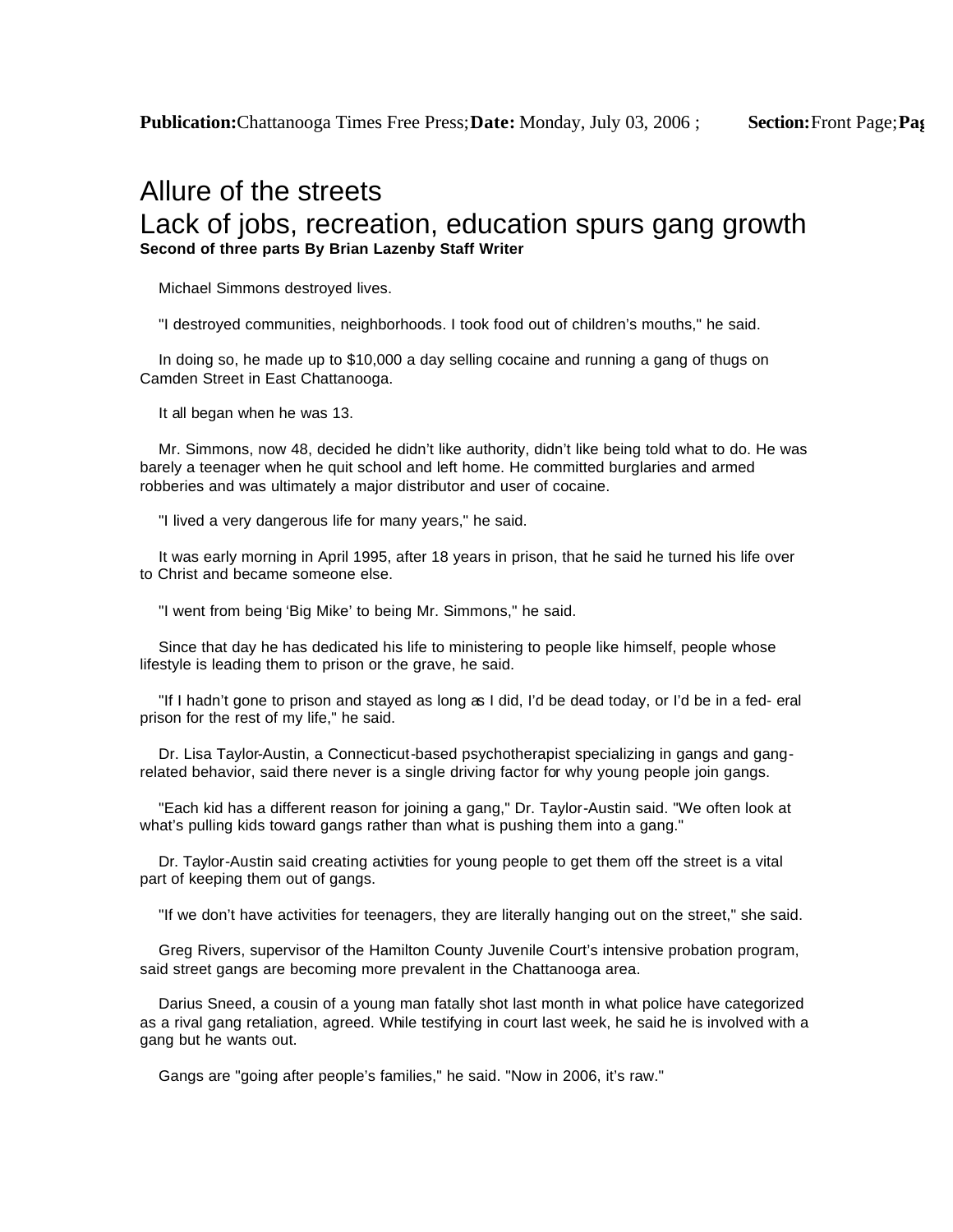On June 13, a juvenile shot and killed 24-year-old Adrian Patton after Michael Daniels, 20, a ranking member of the Skyline Blood street gang, gave the order, police said. Mr. Daniels is charged with first-degree murder, criminal conspiracy to commit murder and illegal possession of a firearm. The 17-year-old suspected of pulling the trigger is charged in Juvenile Court but likely will face adult charges, police said.

 Three days later, police said, Quanan Hutchinson, 20, shot and killed Jermaine Southers, 24, in East Lake Courts in what authorities called revenge for Mr. Patton's death. Mr. Hutchinson is charged with first-degree murder.

 On June 22, a 13-year-old boy was wounded in a drive-by shooting in the Eastdale community. A 16-year-old is charged in Juvenile Court with attempted murder.

 **A DIFFERENT TIME** Mr. Rivers said a task force several years ago was effective at rooting out gang activity, but it eventually was disbanded. He thinks it should be reassembled.

 "Now every neighborhood has a separate gang problem," he said. "The kids are getting younger, more dangerous, and guns are so easy to get now."

 Chattanooga Municipal Court security officer Hugh Reece was a member of the task force, which included law officers, federal prosecutors, jail officials, probation officials and representatives from several area municipalities. He said the group met regularly to share information about gangs and was "extremely effective" at abating gang problems.

 The police officers involved in the task force were "some of the best street officers on the force," said Mr. Reece, who is also vice president of the Southeast Council of the Tennessee Commission on Children and Youth. He was disappointed to see the program halted.

 Mr. Reece said he has seen gang activity in Chattanooga come and go in cycles, but he suspects the recent rash of gangrelated violence is different.

 "This is going to be here for a while," he said. "Tensions (on the street) are high. It's going to be a long, hot summer."

 **A GUIDING HAND** Mr. Simmons said church leaders need to be more involved. He said he used to sell large amounts of cocaine just 100 yards from a church, yet he was never approached by a minister.

"(Troubled youth) need people to be consistent in their lives," Mr. Simmons said.

 He credits a persistent minister who wasn't afraid of the guns and drugs with helping him turn his life around. He believes a lack of supervision, discipline and positive role models is fueling gang enrollment.

 "I've walked in their shoes, out of their shoes and around their shoes," Mr. Simmons said. "I know where they are headed — to prison or the cemetery."

E-mail Brian Lazenby at blazenby@timesfreepress.com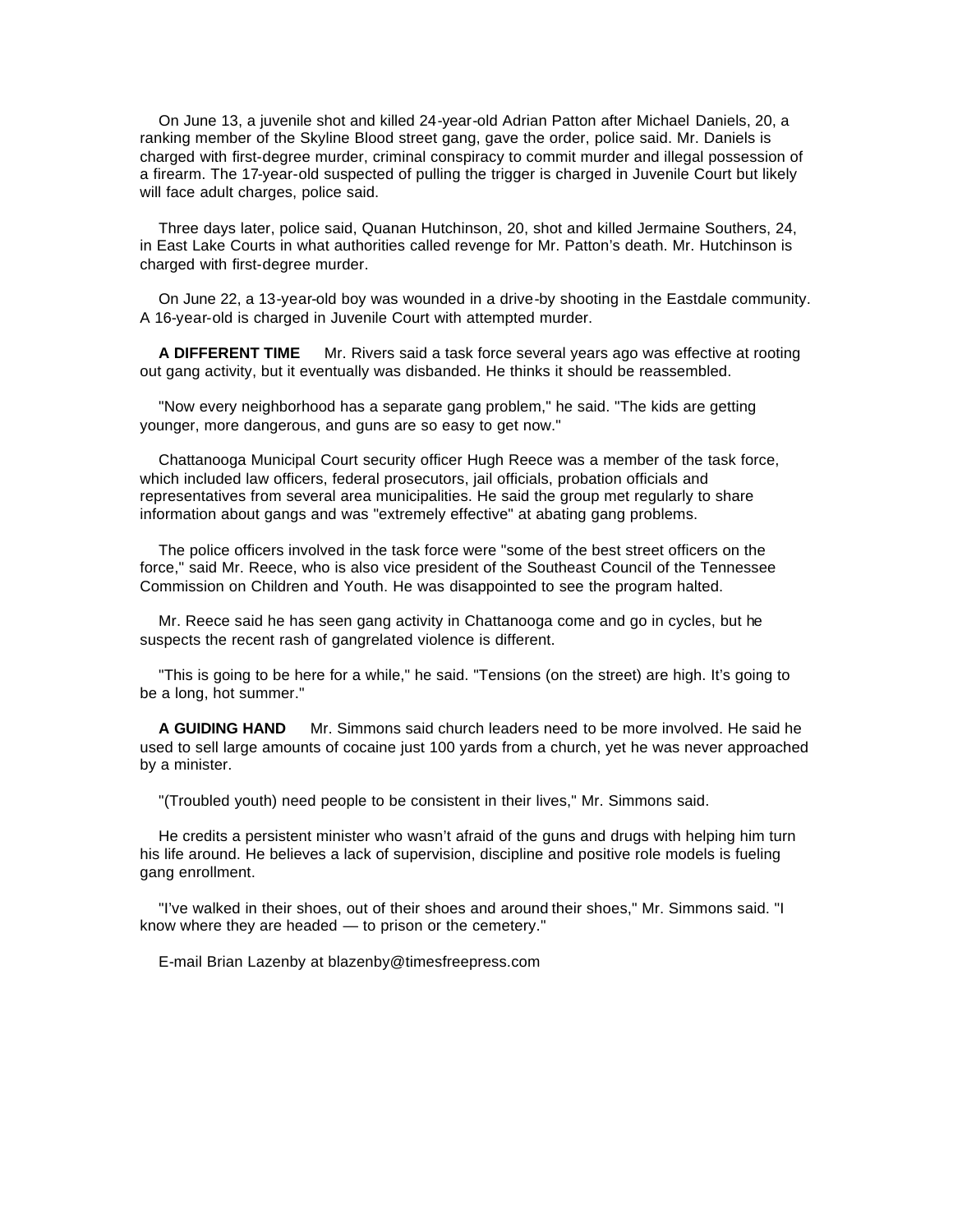

Staff Photo by D. Patrick Harding Minister Michael B. Simmons Sr.,48, of Alternative Prison Ministry Inc. stands on Camden Street where he used to sell drugs and commit assaults.